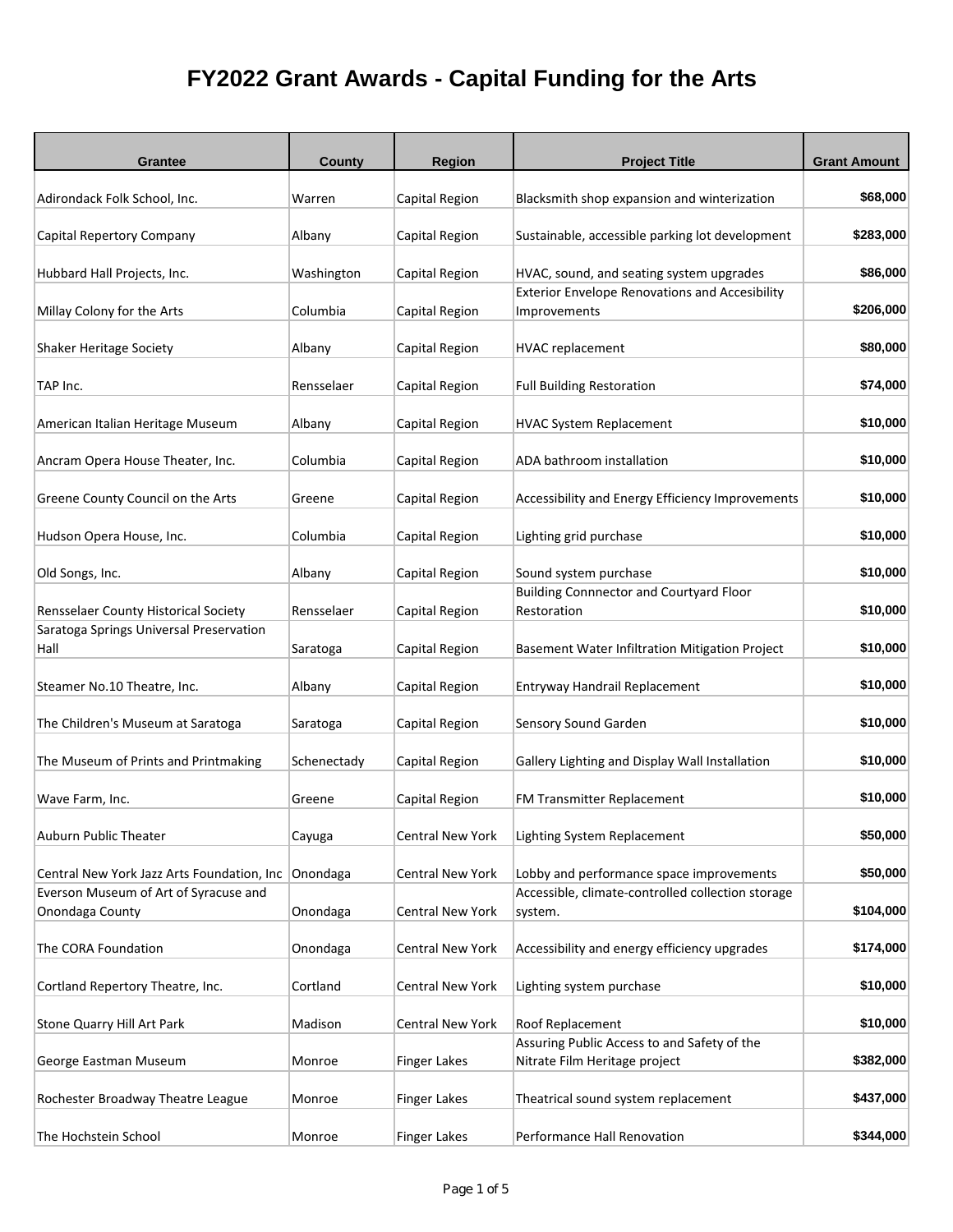| Grantee<br>The Landmark Society of Western New                  | County      | <b>Region</b>       | <b>Project Title</b><br>Stone-Tolan House Roof and Property           | <b>Grant Amount</b> |
|-----------------------------------------------------------------|-------------|---------------------|-----------------------------------------------------------------------|---------------------|
| York                                                            | Monroe      | <b>Finger Lakes</b> | Improvements                                                          | \$66,000            |
|                                                                 |             |                     | Sculpture Park at the Memorial Art Gallery:                           |                     |
|                                                                 |             |                     | Extension, Roof Restoration, and Security System                      |                     |
| University of Rochester                                         | Monroe      | <b>Finger Lakes</b> | Installation                                                          | \$219,000           |
|                                                                 |             |                     | Screening Room Projector and Seating                                  |                     |
| ARTS COUNCIL FOR WYOMING COUNTY                                 | Wyoming     | <b>Finger Lakes</b> | Replacement                                                           | \$10,000            |
| Genesee-Orleans Regional Arts Council,                          |             |                     | Lighting Efficiency Improvements and Carbon                           |                     |
| Inc.                                                            | Genesee     | <b>Finger Lakes</b> | Monoxide Detector Safety Installation                                 | \$10,000            |
|                                                                 |             |                     |                                                                       |                     |
| Writers & Books                                                 | Monroe      | <b>Finger Lakes</b> | <b>HVAC Replacement</b>                                               | \$10,000            |
|                                                                 |             |                     |                                                                       |                     |
| The Place for Learning, Inc.                                    | Suffolk     | Long Island         | Rooftop Planetarium Theater and Lecture Hall                          | \$496,000           |
| <b>WESTHAMPTON BEACH PERFORMING</b>                             |             |                     |                                                                       |                     |
| <b>ARTS CENTER INC</b>                                          | Suffolk     | Long Island         | <b>Historic Marquee Restoration</b>                                   | \$52,000            |
|                                                                 | Suffolk     |                     |                                                                       | \$10,000            |
| Art League of Long Island<br>Great Neck Center for the Visual & |             | Long Island         | <b>HVAC Replacement</b>                                               |                     |
| Performing Arts / Gold Coast Arts                               |             | Long Island         | Light, sound, and projection equipment purchase                       | \$10,000            |
|                                                                 | Nassau      |                     |                                                                       |                     |
| Huntington Arts Council, Inc.                                   | Suffolk     | Long Island         | <b>HVAC Replacement</b>                                               | \$10,000            |
|                                                                 |             |                     |                                                                       |                     |
| Southold Historical Society                                     | Suffolk     | Long Island         | Roof Replacement                                                      | \$10,000            |
|                                                                 |             |                     | Arts Exchange entry, elevator, and education lab                      |                     |
| ArtsWestchester                                                 | Westchester | Mid-Hudson          | expansion                                                             | \$1,000,000         |
|                                                                 |             |                     |                                                                       |                     |
| Bardavon 1869 Opera House, Inc                                  | Dutchess    | Mid-Hudson          | Lighting and Sound System Replacement                                 | \$60,000            |
|                                                                 |             |                     |                                                                       |                     |
| Bethel Woods Center For The Arts Inc                            | Sullivan    | Mid-Hudson          | Atria House Renovation                                                | \$95,000            |
| National Trust for Historic Preservation in                     |             |                     |                                                                       |                     |
| the United States                                               | Westchester | Mid-Hudson          | Climate Control System Installation                                   | \$63,000            |
|                                                                 |             |                     |                                                                       |                     |
| <b>Wassaic Project</b>                                          | Dutchess    | Mid-Hudson          | Electrical System Overhaul                                            | \$51,000            |
|                                                                 |             |                     | Historic oil house restoration and redevelopment                      |                     |
| Women's Studio Workshop, Inc.                                   | Ulster      | Mid-Hudson          | for artist studios                                                    | \$288,000           |
|                                                                 | Ulster      | Mid-Hudson          | Performance Space Seating, Lighting, and<br>Audio/Visual Improvements | \$10,000            |
| Arts Society of Kingston<br>Edward Hopper House Museum & Study  |             |                     |                                                                       |                     |
| Center                                                          | Rockland    | Mid-Hudson          | Electrical and Lighting System Improvements                           | \$10,000            |
|                                                                 |             |                     |                                                                       |                     |
| Mount Gulian Society                                            | Dutchess    | Mid-Hudson          | Driveway Replacement                                                  | \$10,000            |
|                                                                 |             |                     | <b>Technical Sound and Lighting Equipment</b>                         |                     |
| Rosendale Theatre                                               | Ulster      | Mid-Hudson          | Replacement                                                           | \$10,000            |
|                                                                 |             |                     |                                                                       |                     |
| Shadowland Artists, Inc.                                        | Ulster      | Mid-Hudson          | <b>Exterior Door Replacement</b>                                      | \$10,000            |
|                                                                 |             |                     |                                                                       |                     |
| Caroga Arts Collective Inc                                      | Fulton      | Mohawk Valley       | New Amphitheater Construction                                         | \$1,000,000         |
|                                                                 |             |                     | Roof and window replacement and soffit                                |                     |
| Kirkland Art Center                                             | Oneida      | Mohawk Valley       | restoration                                                           | \$80,000            |
|                                                                 |             |                     |                                                                       |                     |
| Anthology Film Archives                                         | New York    | New York City       | Building restoration and expansion                                    | \$900,000           |
|                                                                 |             |                     |                                                                       |                     |
| The Bushwick Starr, Inc.                                        | Kings       | New York City       | Construction of performing arts center                                | \$900,000           |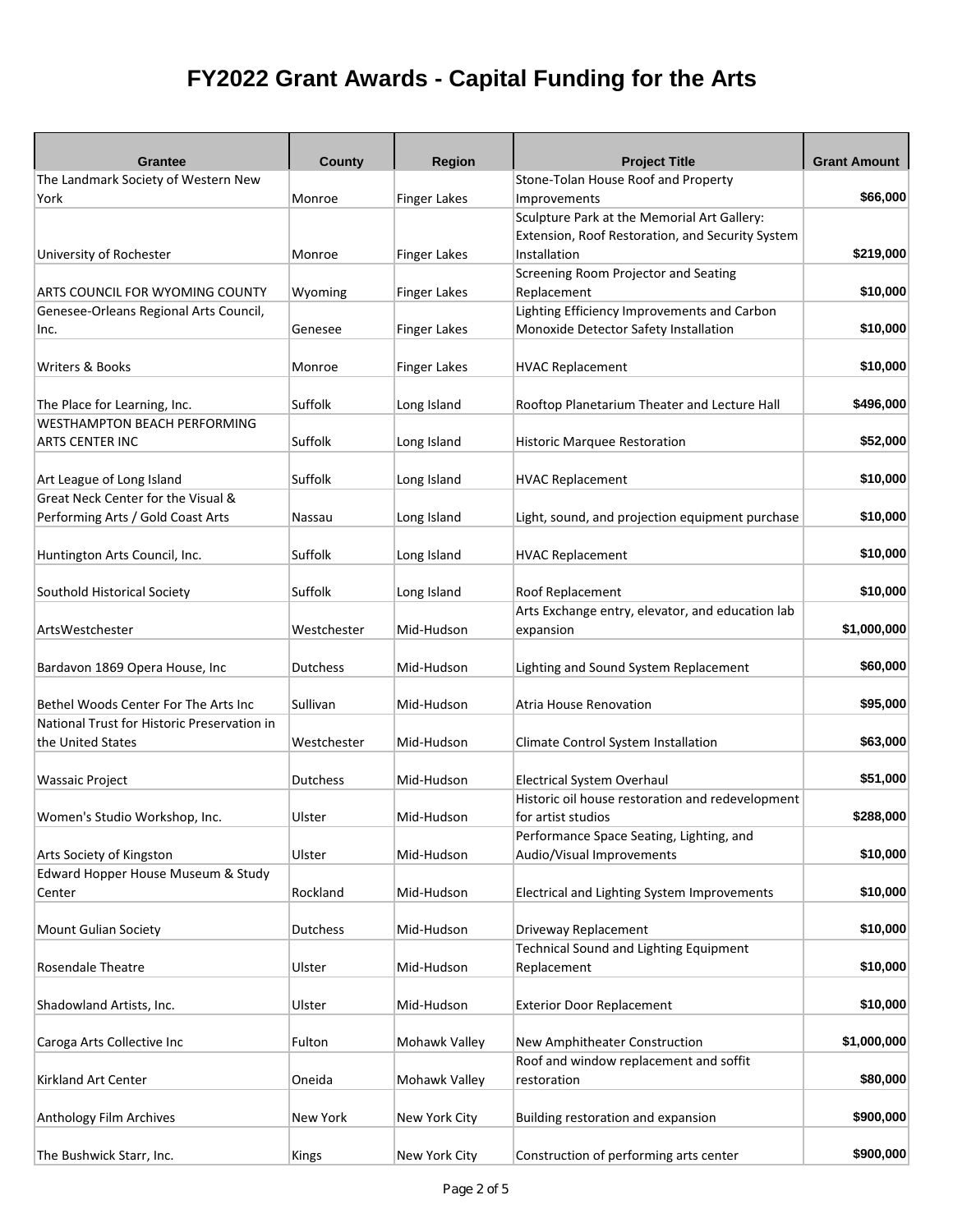| Grantee                                         | <b>County</b> | <b>Region</b> | <b>Project Title</b>                                                                    | <b>Grant Amount</b> |
|-------------------------------------------------|---------------|---------------|-----------------------------------------------------------------------------------------|---------------------|
| The Carnegie Hall Corporation                   | New York      | New York City | Building façade repair and restoration.                                                 | \$900,000           |
| The Juilliard School                            | New York      | New York City | Fire alarm system improvements                                                          | \$900,000           |
| theater et al, inc.                             | Queens        | New York City | New Performing Arts Facility Adaptation                                                 | \$900,000           |
| Alliance of Resident Theatres/New York,         | New York      |               |                                                                                         | \$51,000            |
| Inc.                                            |               | New York City | Lighting and A/V Equipment Purchase                                                     |                     |
| Building for the Arts NY, Inc.                  | New York      | New York City | Lighting equipment and HVAC updgrades                                                   | \$635,000           |
| CASA BELVEDERE, The Italian Cultural            |               |               |                                                                                         |                     |
| Foundation                                      | Staten Isl    | New York City | Restoration of the Roebling-Stirn Mansion                                               | \$540,000           |
| Center for Performance Research, Inc.           | Kings         | New York City | <b>HVAC Replacement</b>                                                                 | \$108,000           |
| Green-Wood Historic Fund                        | Kings         | New York City | <b>Education &amp; Welcome Center</b>                                                   | \$500,000           |
| <b>Henry Street Settlement</b>                  | New York      | New York City | Safety, efficiency, and ease-of-use upgradeds                                           | \$112,000           |
| JAZZ AT LINCOLN CENTER INC                      | New York      | New York City | Elevator modernization                                                                  | \$200,000           |
| Joyce Theater Foundation, Inc.                  | New York      | New York City | Facade, Sidewalk and Vault Repair                                                       | \$580,000           |
| Manhattan School of Music                       | New York      | New York City | Livestreaming and recording upgrades                                                    | \$50,000            |
| Movement Research, Inc.                         | New York      | New York City | Structural renovation and interior partitions                                           | \$450,000           |
| Rattlestick Productions, Inc.                   | New York      | New York City | Accessibility and elevator improvements                                                 | \$500,000           |
| Signature Theatre Company, Inc.                 | New York      | New York City | House Lighting System Replacement                                                       | \$275,000           |
| Society of the Third Street Music School        | New York      |               |                                                                                         | \$501,000           |
| Settlement, Inc.                                |               | New York City | Enrgy efficiency upgrades<br>Installation of new sound-recording and open-              |                     |
| The Irish Repertory Theatre Company, Inc.       | New York      | New York City | captioning systems                                                                      | \$50,000            |
|                                                 |               |               | Proscenium arch stabilization and catwalk                                               |                     |
| The New 42nd Street, Inc.                       | New York      | New York City | installation                                                                            | \$148,000           |
| The Society for the Preservation of             |               |               |                                                                                         |                     |
| Weeksville and Bedford-Stuyvesant History Kings |               | New York City | Outdoor lighting and the LED signage equipment                                          | \$92,000            |
| The Symphony Space, Inc,                        | New York      | New York City | Sound equipment for the Leonard Nimoy Thalia<br>Theatre and the Peter Jay Sharp Theatre | \$107,000           |
| The Woodstock School of Art, Inc.               | New York      | New York City | Studio addition and energy efficiency upgrades                                          | \$60,000            |
| The Wooster Group                               | New York      | New York City | Lighting, sound, and video system replacement                                           | \$50,000            |
| The Young Men's and Young Women's               |               |               |                                                                                         |                     |
| <b>Hebrew Association</b>                       | New York      | New York City | Creation of new ADA-accessible dance studio                                             | \$205,000           |
| Theatre for a New Audience                      | New York      | New York City | Lighting, sound, and wireless communication<br>upgrades                                 | \$57,000            |
| Town Hall Foundation, Inc.                      | New York      | New York City | Lighting and A/V Equipment Purchase                                                     | \$353,000           |
| Vineyard Theatre and Workshop Center,           |               |               |                                                                                         |                     |
| Inc.                                            | New York      | New York City | <b>HVAC Replacement</b>                                                                 | \$250,000           |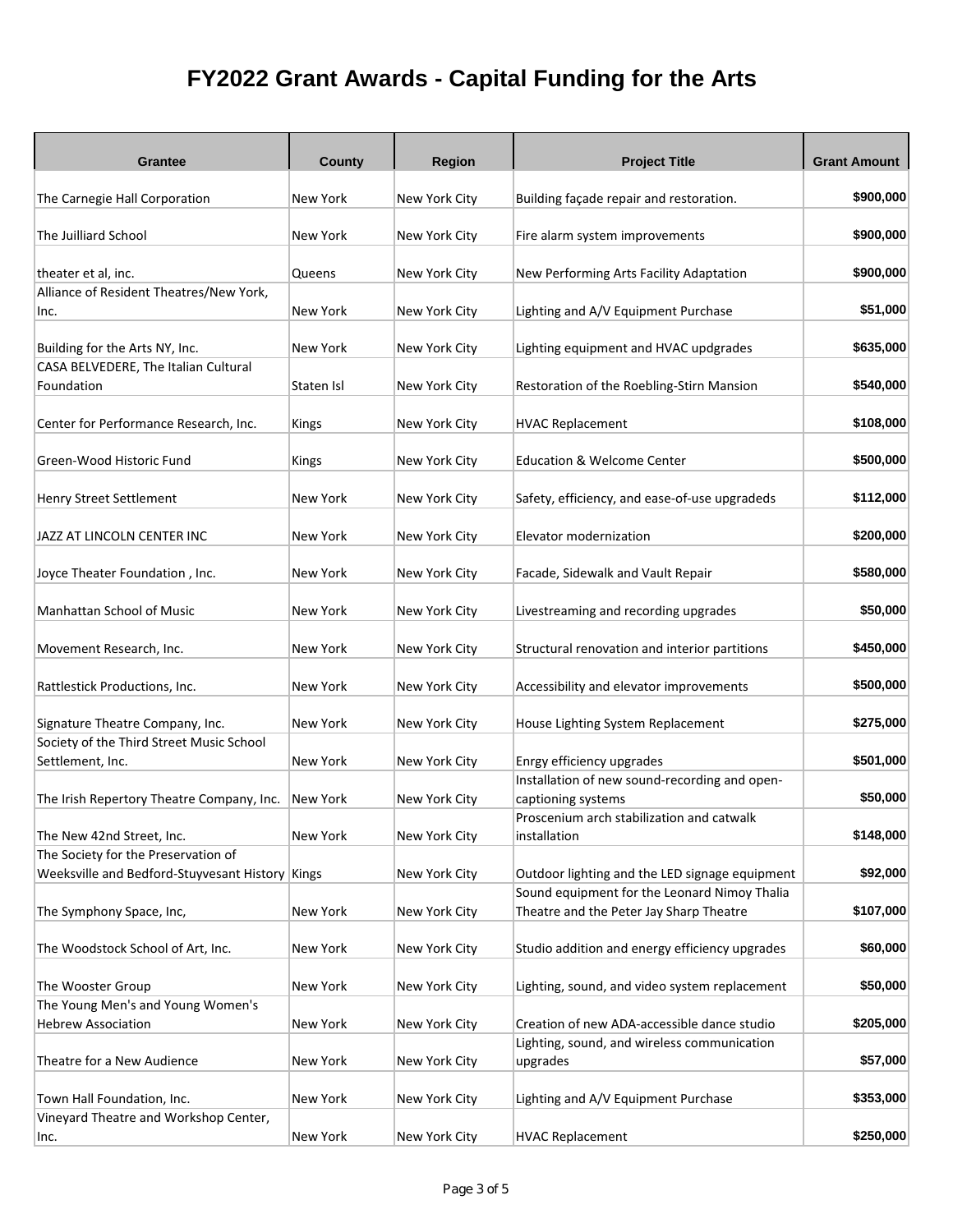| Grantee                                      | <b>County</b> | <b>Region</b> | <b>Project Title</b>                                  | <b>Grant Amount</b> |
|----------------------------------------------|---------------|---------------|-------------------------------------------------------|---------------------|
| Wave Hill Incorporated                       | New York      | New York City | Terrace renovation and access improvements            | \$400,000           |
| Allied Productions, Inc.                     | New York      | New York City | Audio/Visual Equipment Purchase                       | \$10,000            |
|                                              |               |               |                                                       |                     |
| Colored Musicians Club of Buffalo NY Inc     | New York      | New York City | <b>Historic Music Club Bar Restoration</b>            | \$10,000            |
| Dancing Crane, Inc                           | Kings         | New York City | Sound System Purchase                                 | \$10,000            |
| Frigid New York INC                          | New York      | New York City | Audio/visual system purchase                          | \$10,000            |
| Instituto Arte Teatral Internacional Inc.    | New York      | New York City | Audio/visual system purchase                          | \$10,000            |
| Jack Arts, Inc.                              | Kings         | New York City | Video projection system purchase                      | \$10,000            |
| Mabou Mines Development Foundation,<br>Inc.  | New York      | New York City | Lighting system purchase                              | \$10,000            |
| New York Artists Equity Association          | New York      | New York City | Exhibtion space remodel                               | \$10,000            |
| RENEE & CHAIM GROSS FOUNDATION INC           | New York      | New York City | HVAC purchase                                         | \$10,000            |
| Teatro Círculo, Ltd.                         | New York      | New York City | Sound system purchase                                 | \$10,000            |
| The New Stage Theatre Company                | New York      | New York City | Sound system purchase                                 | \$10,000            |
| The Peridance Ensemble, LTD                  | New York      | New York City | Video and lighting equipment purchases                | \$10,000            |
| Visual Studies Workshop                      | New York      | New York City | Microcinema seating                                   | \$10,000            |
| Adirondack Historical Association            | Hamilton      | North Country | Permanent collection exhibition space<br>renovation.  | \$562,000           |
| Natural History Museum of the<br>Adirondacks | Franklin      | North Country | HVAC and dry cooler unit replacement                  | \$131,000           |
|                                              |               |               | Roof replacement portion of the museum's              |                     |
| North Country Children's Museum              | St Lawrence   | North Country | second floor expansion                                | \$70,000            |
| St Lawrence County Arts Council Inc          | St Lawrence   | North Country | Community arts center equipment upgrades              | \$70,000            |
| The Strand Center for the Arts               | Clinton       | North Country | Arts center stability and accessibility upgrades      | \$280,000           |
| Traditional Arts in Upstate New York         | St Lawrence   | North Country | Safety, Efficiency, and Accessibility<br>Improvements | \$110,000           |
| Norwood Village Green Concert Series         | St Lawrence   | North Country | Safety and asscessibitity improvements                | \$10,000            |
| The Depot Theatre, Inc                       | Essex         | North Country | Lighting system purchase                              | \$10,000            |
| Chemung County Performing Arts, Inc.         | Chemung       | Southern Tier | Courtyard entryway redesign and renovation.           | \$464,000           |
| Chenango County Historical Society &         |               |               |                                                       | \$145,000           |
| Museum                                       | Chenango      | Southern Tier | Historic masonry restoration                          |                     |
| One Seventy One Cedar, Inc.                  | Steuben       | Southern Tier | Bruce House Thermal Efficiency and Security           | \$150,000           |
| Roberson Museum and Science Center           | <b>Broome</b> | Southern Tier | Elevator Installation                                 | \$125,000           |